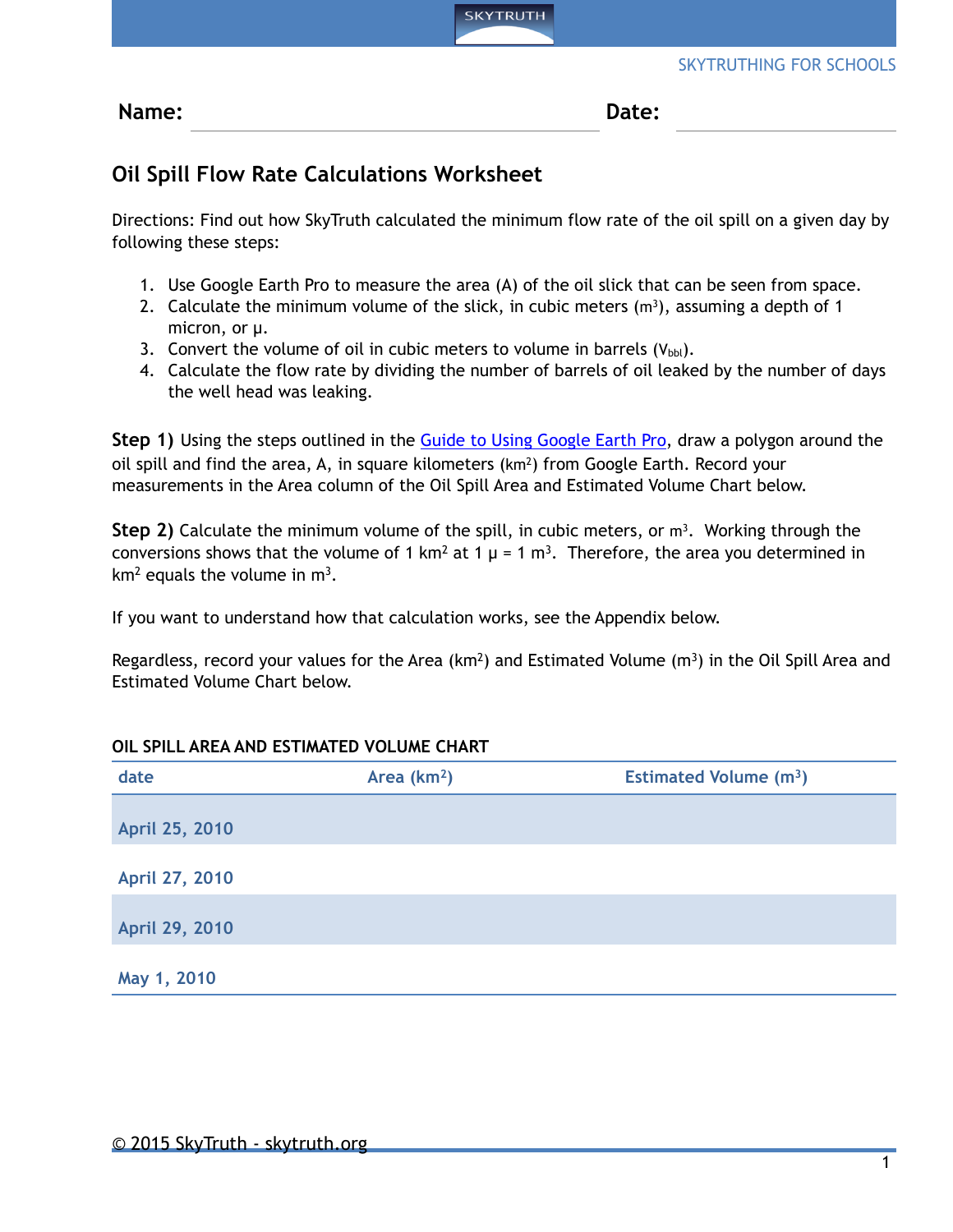

**Step 3)** Convert the oil slick volume in cubic meters to slick volume in barrels. To do this, multiply slick volume in cubic meters by the number of liters in a cubic meter (1,000), and then convert that to barrels.

To calculate the number of liters of oil on each day, multiply the number of cubic meters you got in the Estimated Volume above, by 1000. Record your numbers in the "slick volume (L)" column of the Flow Rate Chart.

 $1 m<sup>3</sup> = 10 X 10 X 10 L = 1,000 L$ 

Then convert liters to barrels. Barrels are much larger than liters. Each liter is 0.00628981077 of a barrel. To find the number of barrels on each day, multiply the amount in the "slick volume (L)" column by 0.00628981077. This is the estimated number of barrels seen from space on the surface of the ocean that day. Record your numbers in the "slick volume (bbl)" of the Flow Rate Chart.

**Step 4)** Calculate the flow rate/per day. The flow rate equals the total number of barrels estimated for that day divided by the number of days the well head had been leaking. (The oil rig exploded on April 20, 2010.)

Flow rate = total  $V_{\text{bbl}}$  of oil leaked/ number of days leaking

| date           | slick volume<br>(L) | slick volume<br>(bbl) | # of days<br>leaking | flow rate (bbl/# days) |
|----------------|---------------------|-----------------------|----------------------|------------------------|
| April 25, 2010 |                     |                       |                      |                        |
| April 27, 2010 |                     |                       |                      |                        |
| April 29, 2010 |                     |                       |                      |                        |
| May 1, 2010    |                     |                       |                      |                        |

## **FLOW RATE CHART**